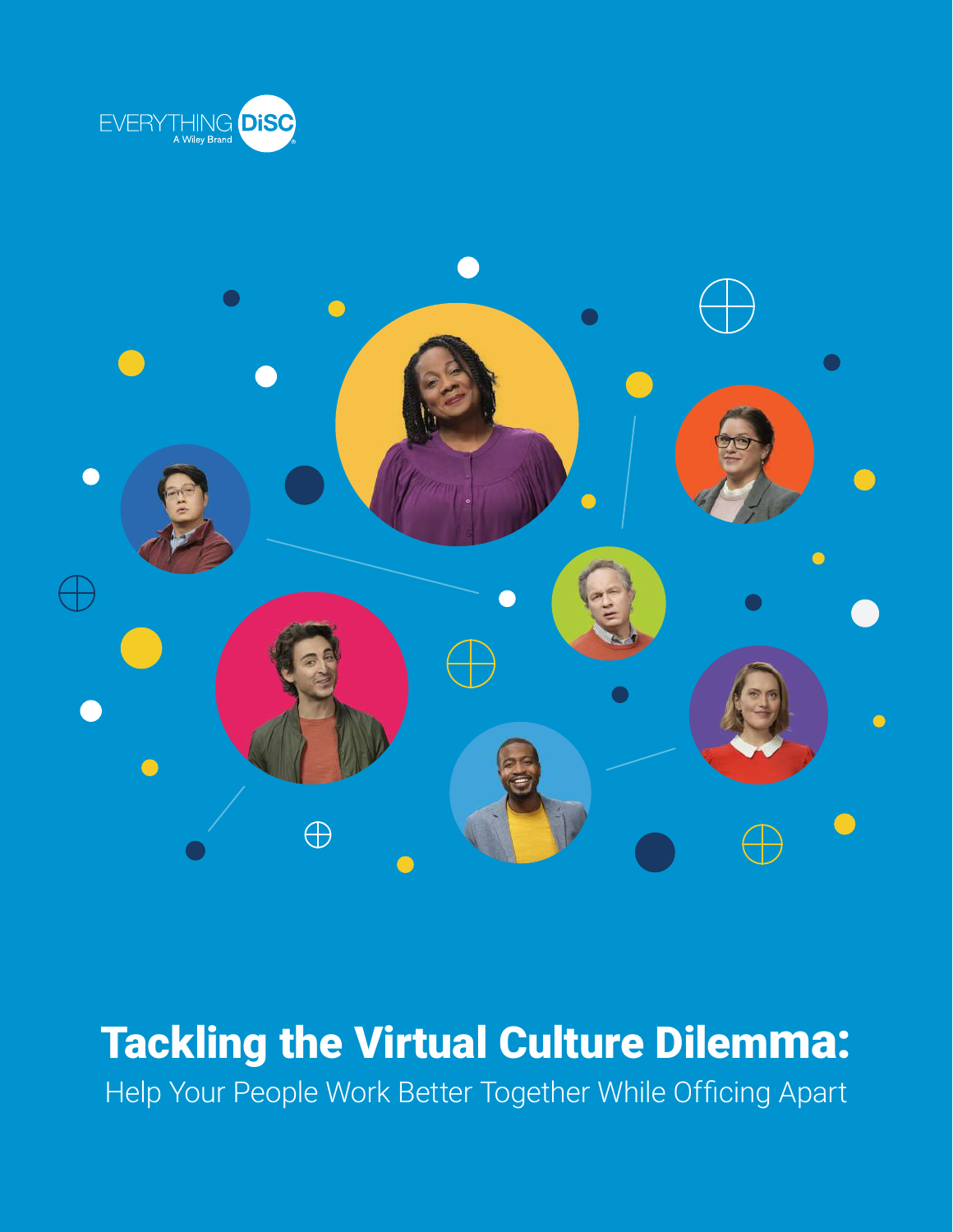While most of us thought 2020 was going to be "our year," everything got derailed when the pandemic struck, sending people to all corners of their homes in search of a comfortable, functional workspace. Displaced and distracted, some employees checked out, while others lashed out. We've named this evolution *The Virtual Culture Dilemma*—and it's shifting the way we relate, communicate, and collaborate.

Even before the remote workforce evolution, office culture was inherently fragile. After all, it's made up of imperfect humans interacting with other imperfect humans. And while perfection isn't the goal, we all secretly wish for a workplace where people find ways to bring out the best in each other. Unfortunately, that's not always an intuitive skill. It takes guidance, practice, and then more guidance and practice... but with the right leadership, it's definitely achievable.

This eBook reveals three critical components to addressing The Virtual Culture Dilemma along with actionable strategies to shape an engaged, collaborative, and adaptive culture one that drives results while simultaneously fostering those daily human connections that embrace everyone's unique strengths and one-of-a-kind contributions.



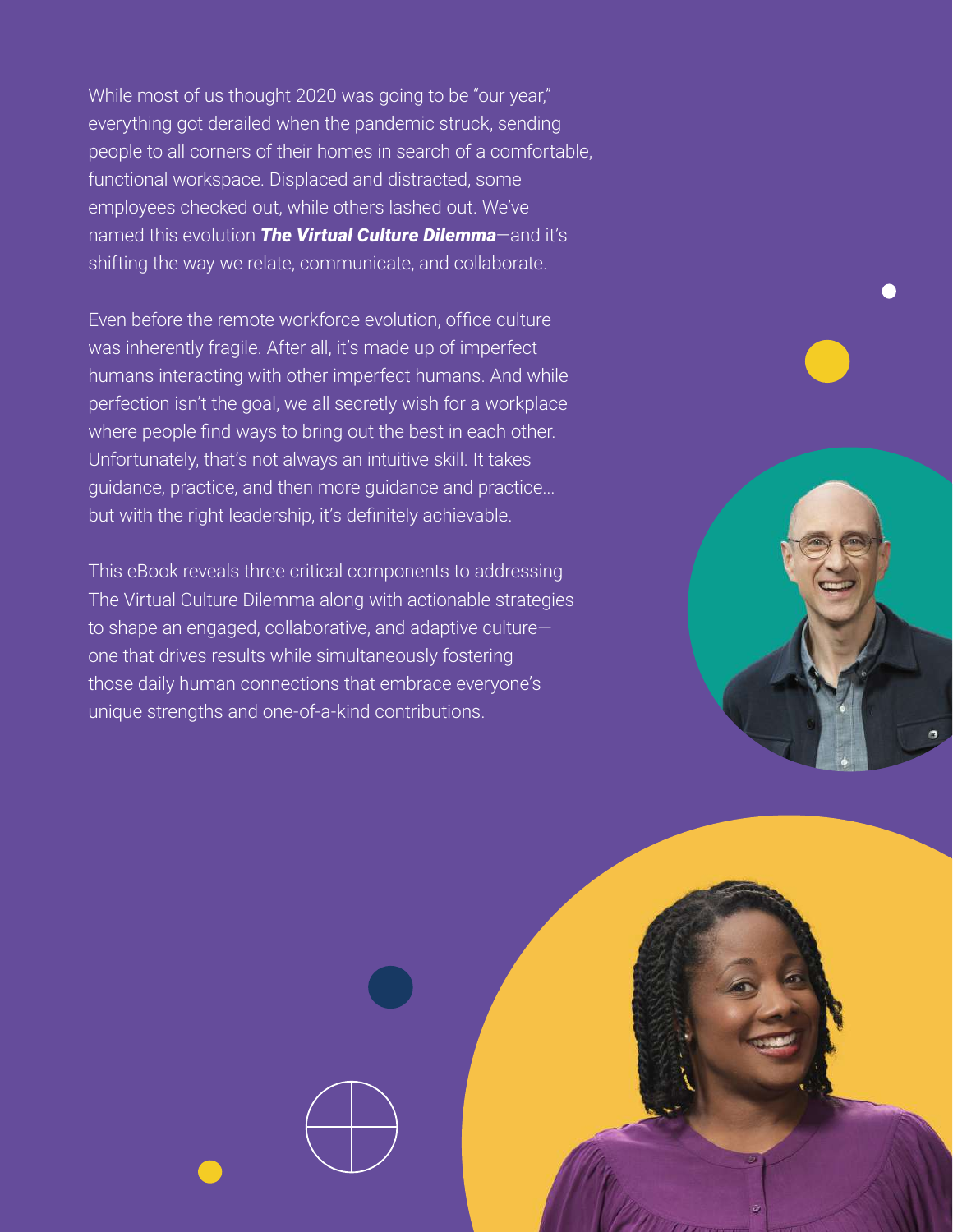# Part 1: **The Virtual Culture Dilemma.**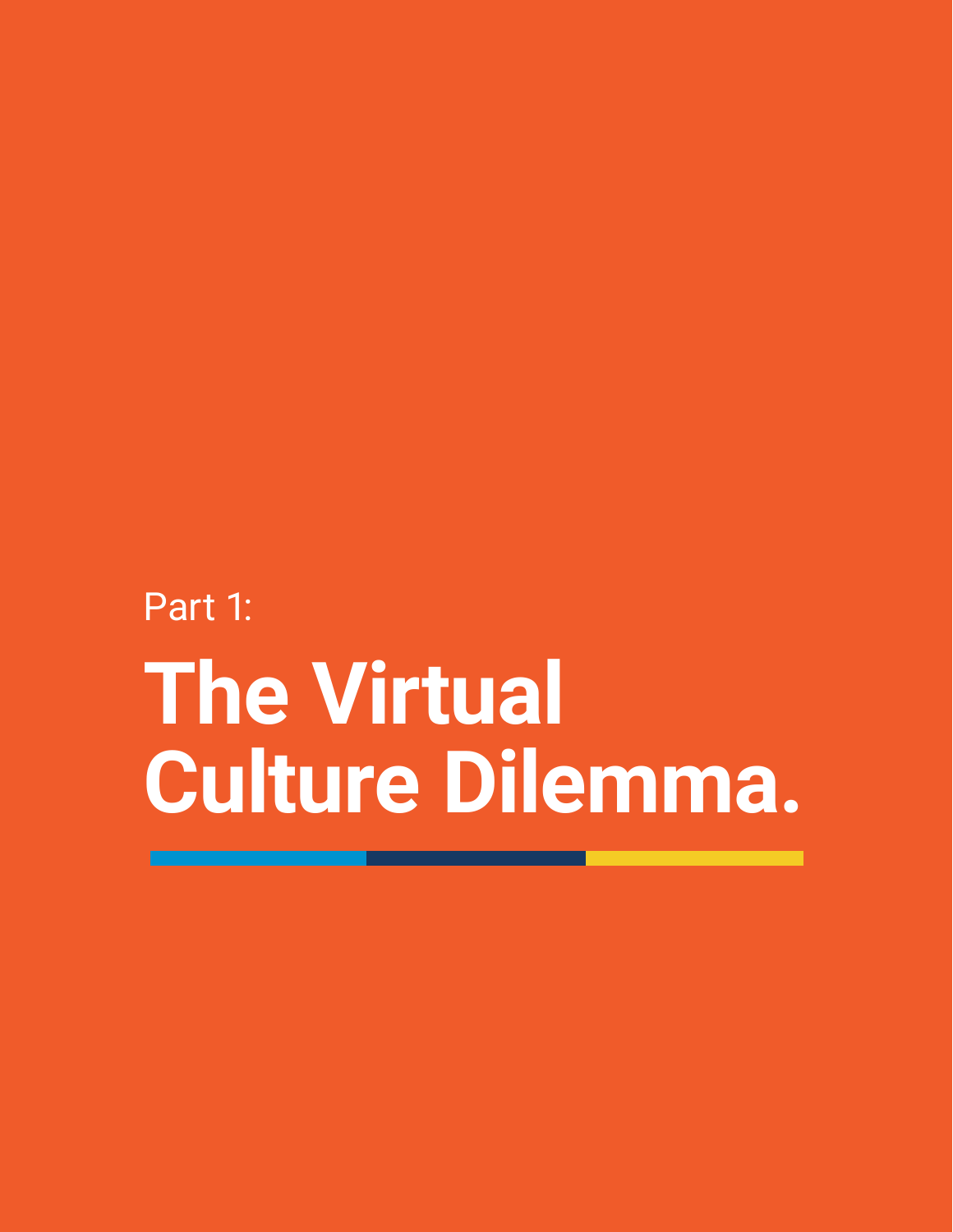# Your office culture was humming along nicely. Then *[brakes screech]* 2020 hit.

2020's nationwide pandemic precautions left an overwhelming majority of workers scrambling to set up a "temporary" home office. While many of us anticipated technology being the biggest hurdle of working from home, it turns out that it was the people part that left us wishing we could hit the ESC button.

Why does a team video call feel so different from a face-to-face regroup? Why does even a one-on-one meeting feel different when it's the remote version? We think that, at least in part, it's because there are fewer opportunities to spontaneously connect. Those "drive-by" chats we used to have about weekend plans, sports, movies, or even something as mundane as the weather are all chances to connect on some level—and now those opportunities for casual conversation and relationship building are no longer there. Managers can't see when someone's having a rough day and suggest a heart-to-heart over coffee or lunch. And you can't duck into a conference room to hash out a disagreement or share an idea with a peer.

In September 2020, Wiley surveyed 2,500 business professionals to better understand the impact of the pandemic on organizations and culture. We found that working from home is new to many of us. In fact, only 22% of respondents worked from home at least part time before the pandemic, creating a steep learning curve for the majority who transitioned to working remotely almost overnight. At-home distractions add an additional layer of complexity, from noisy kids and unpredictable pets, to grocery deliveries, the handyman, or the louder-than-



you-remember lawncare crew arriving at the worst possible moment. And it appears this virtual setup isn't going away anytime soon. **[As Forbes recently reported](https://www.forbes.com/sites/traceywelsonrossman/2020/04/28/the-implications-of-remote-working-as-the-workplace-of-the-future/?sh=5fad2a365ed2)**, 74% of CFOs intend to accommodate at least some employees working remotely for the foreseeable future.

**This poses a new, very real challenge to leaders. If the path we're on is an all-virtual or more flexible work environment, how do we promote those authentic human connections that are so critical to an engaged, collaborative, and adaptive culture? How do we make sure out of sight isn't out of mind?**

#### The 2020 Shift to Remote Work





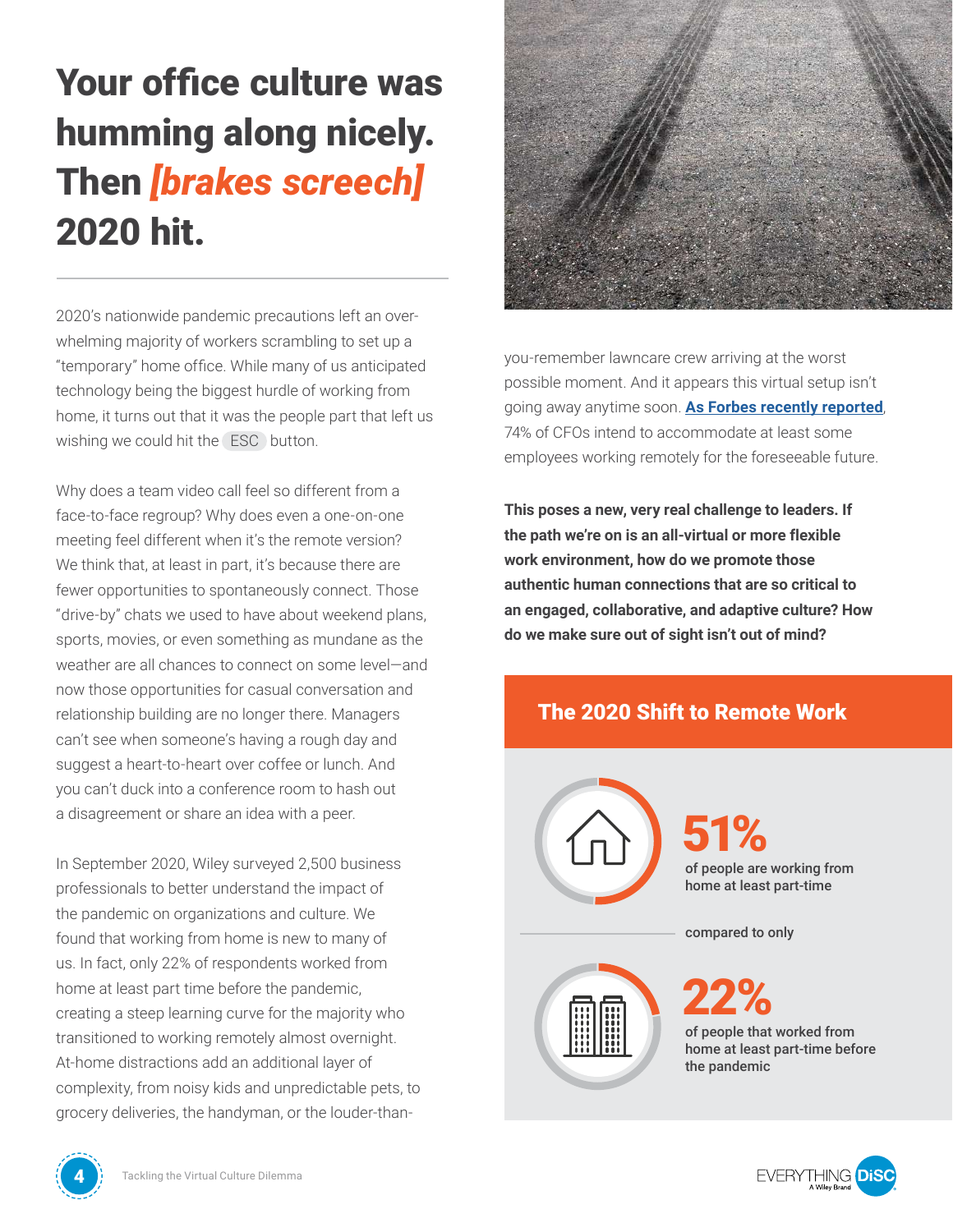

### The Virtual Culture Dilemma, defined.

We're seeing a new concept take shape, and we're calling it The Virtual Culture Dilemma, which states that organizational culture will emerge from the haze of the pandemic in a different place than where it started. In fact, it's already happening. Work relationships, communication, and employee expectations are transforming.

It's critical that leaders are not only aware of these shifts in culture, but proactively addressing them in a way that drives their business forward. "Waiting it out" is no longer an option. The time for action is now.



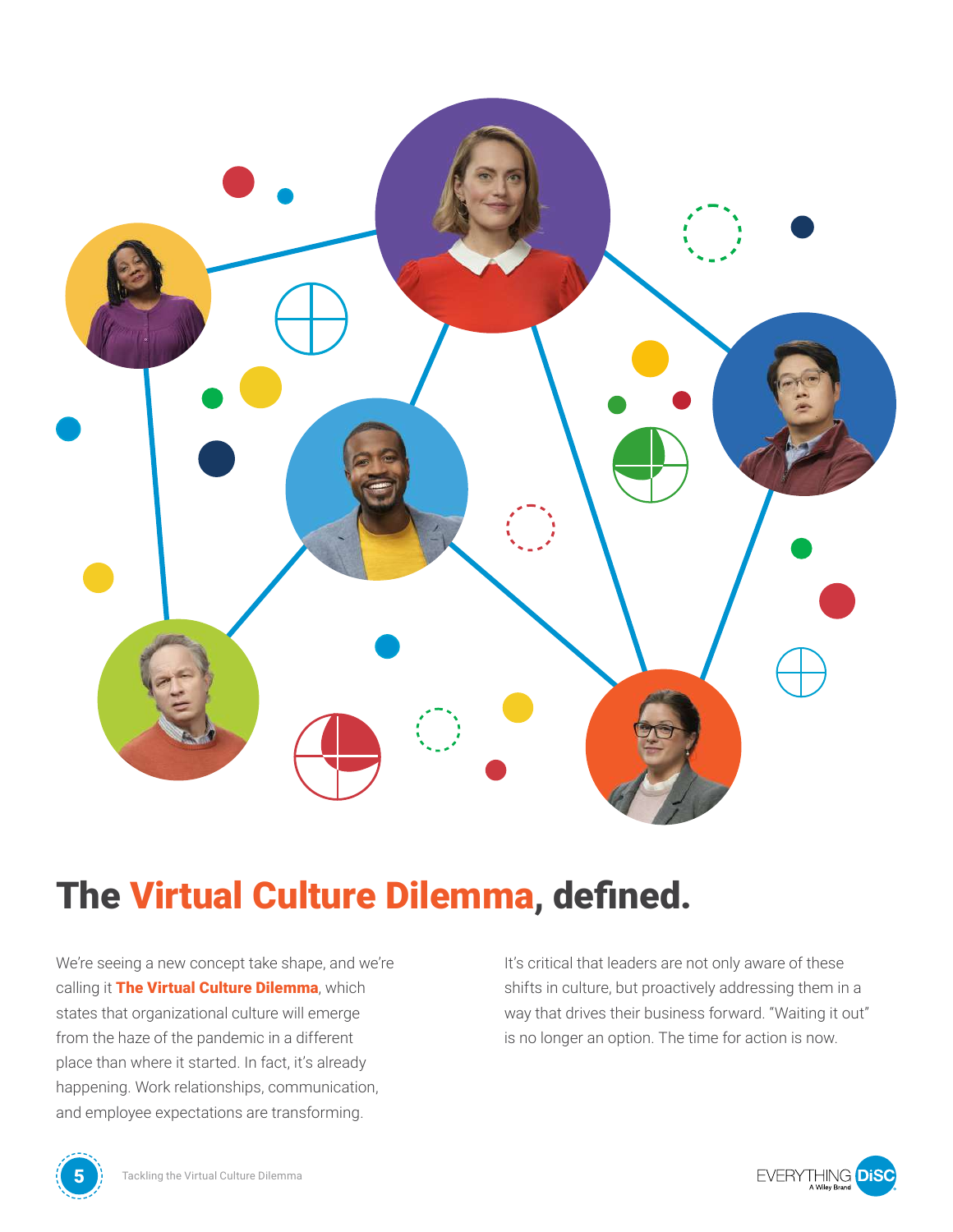# Part 2: **The Value of Culture.**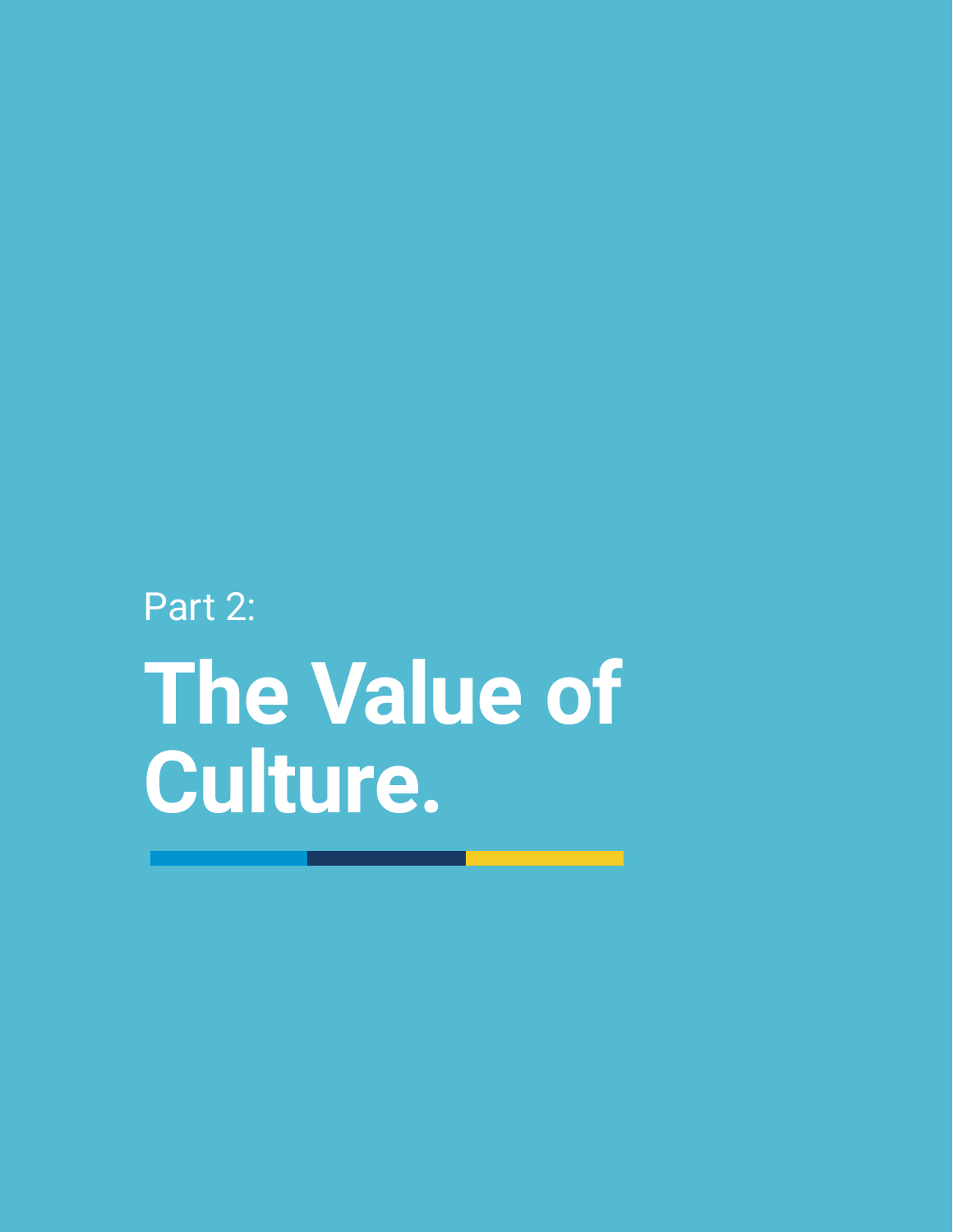### When it comes to culture shaping, a hands-on approach is critical.



The Virtual Culture Dilemma can highlight a few less than ideal behaviors: snarky commenters, disengaged "listeners", back-to-back meeting bookers, etc. Every virtual workplace has them, and too many of these instances can come together to create a dysfunctional culture that drags down morale and performance. Leaders have two ways to respond to this: hands-off, where you let it go and hope for the best, or handson, where you intervene with an action plan that shapes a more peaceful and productive workplace.

You may wonder, with everything on your more-thanoverflowing plate, is it worth the investment of time and resources? According to business professionals like you, it most certainly is. An overwhelming 98% of those surveyed agreed an organization's culture greatly impacts its success. We appreciate their optimism, and fully endorse that sentiment.

Perceived Impact of Culture on Organizational Performance





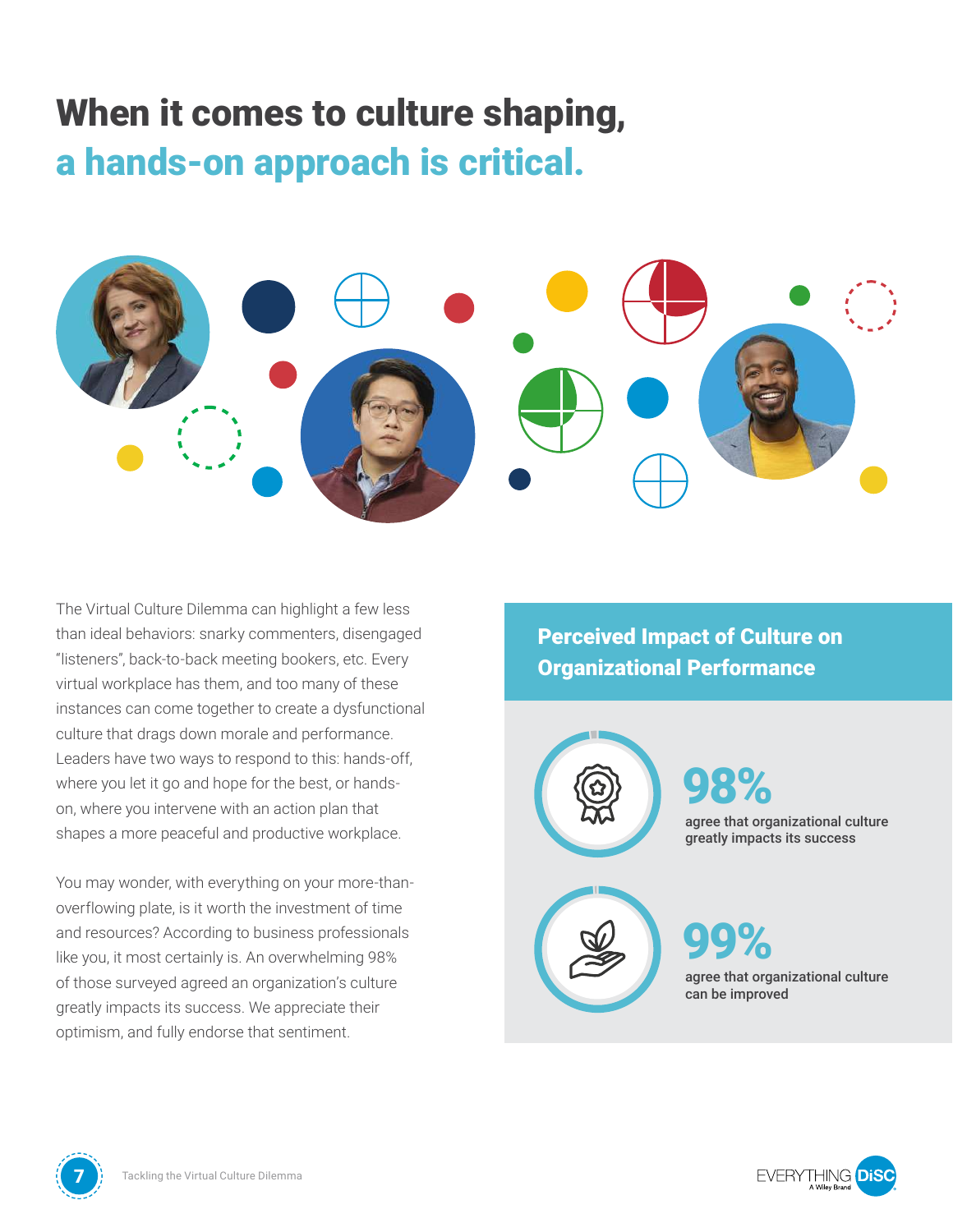# So, you're on board with changing culture. You're just not sure how.

As an ecosystem, office culture is inherently fragile. It's made up of imperfect humans interacting with other imperfect humans, which makes the situation, well, less than perfect. And while perfection isn't the goal, we all secretly wish for a workplace where people find ways to bring out the best in each other. Unfortunately, that's not always an intuitive skill. It takes guidance. And practice. And then more guidance and practice. (Did we say guidance and practice?)

So where do you go for this guidance? And how do you put it into practice? Often, well-meaning leaders go about culture change by crafting a new mission statement written to inspire, adding more team touchpoints to foster collaboration, or rewarding high performers to keep people motivated. Those things do matter, and value statements, systems, and processes serve a purpose, but they're not enough. If leaders want to shape an engaged, collaborative, and adaptive virtual culture, they need people who are engaged, collaborative, and adaptive—from the entry level admin to the CEO.

#### Biggest Influences on Culture

Employees/People ranked as the biggest influence on culture, followed closely by leadership.





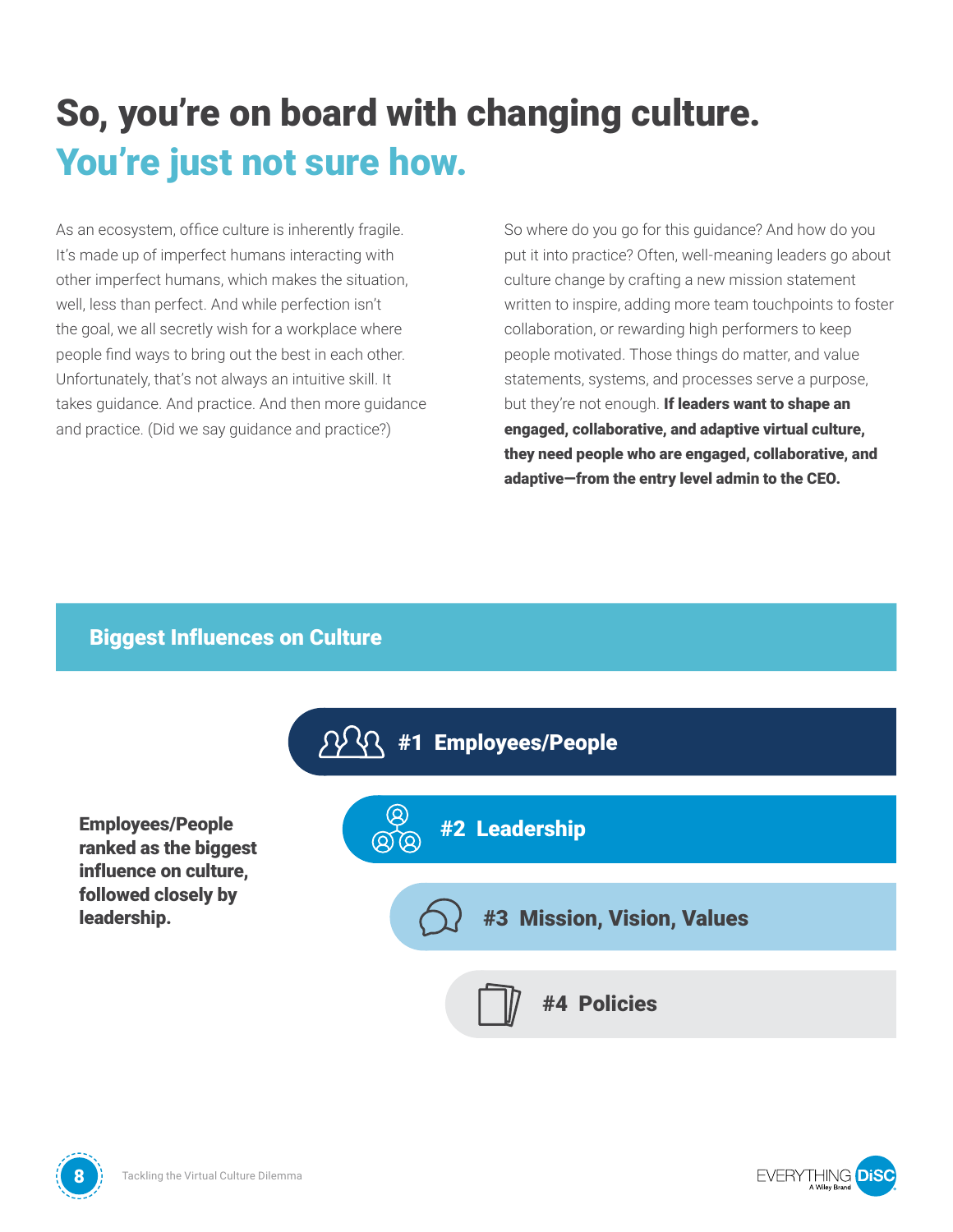# How do you cultivate an engaged, collaborative, and adaptive culture when everyone's working separately from their own virtual bubble?

To make the biggest difference in culture, leaders need to invest in their people and help them develop the soft skills critical to a high performing culture. If we go back to the Wiley survey, we see that a majority of respondents ranked social and emotional skills second only to biggies like critical thinking and problem solving. Furthermore, 41% said social and emotional skills are even more important now than before the pandemic.

Here's the kicker: While 98% of leaders surveyed agree it's worth their team's time to develop their social and emotional skills, only 9% strongly agreed that they know how to make that happen. Even the few who feel confident they can foster those skills with their team in the office likely feel less sure when everyone's on mute with their cameras off.

#### Skills Ranked by Importance for Virtual Work





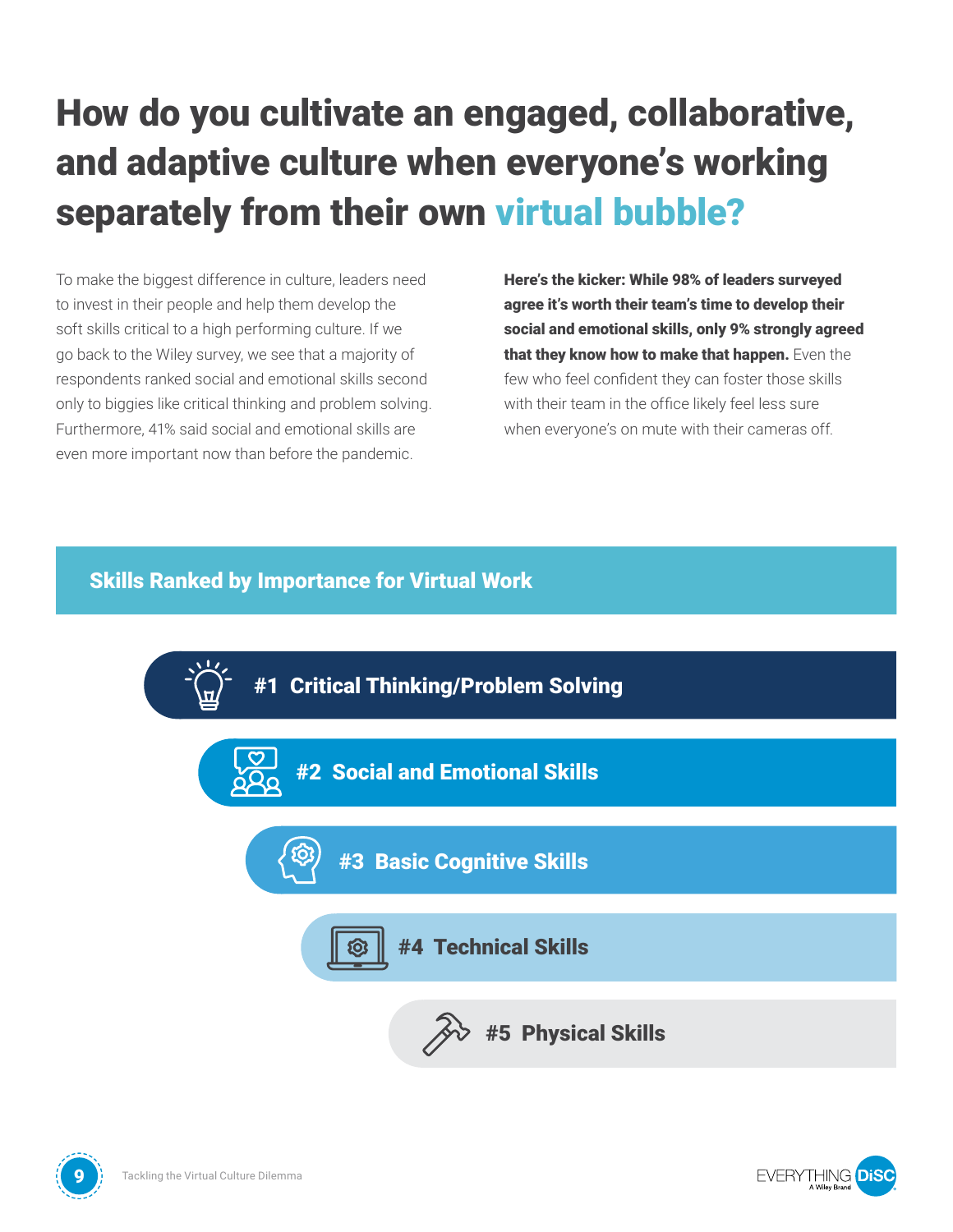Part 3:

# **Human Problems Require Human Solutions.**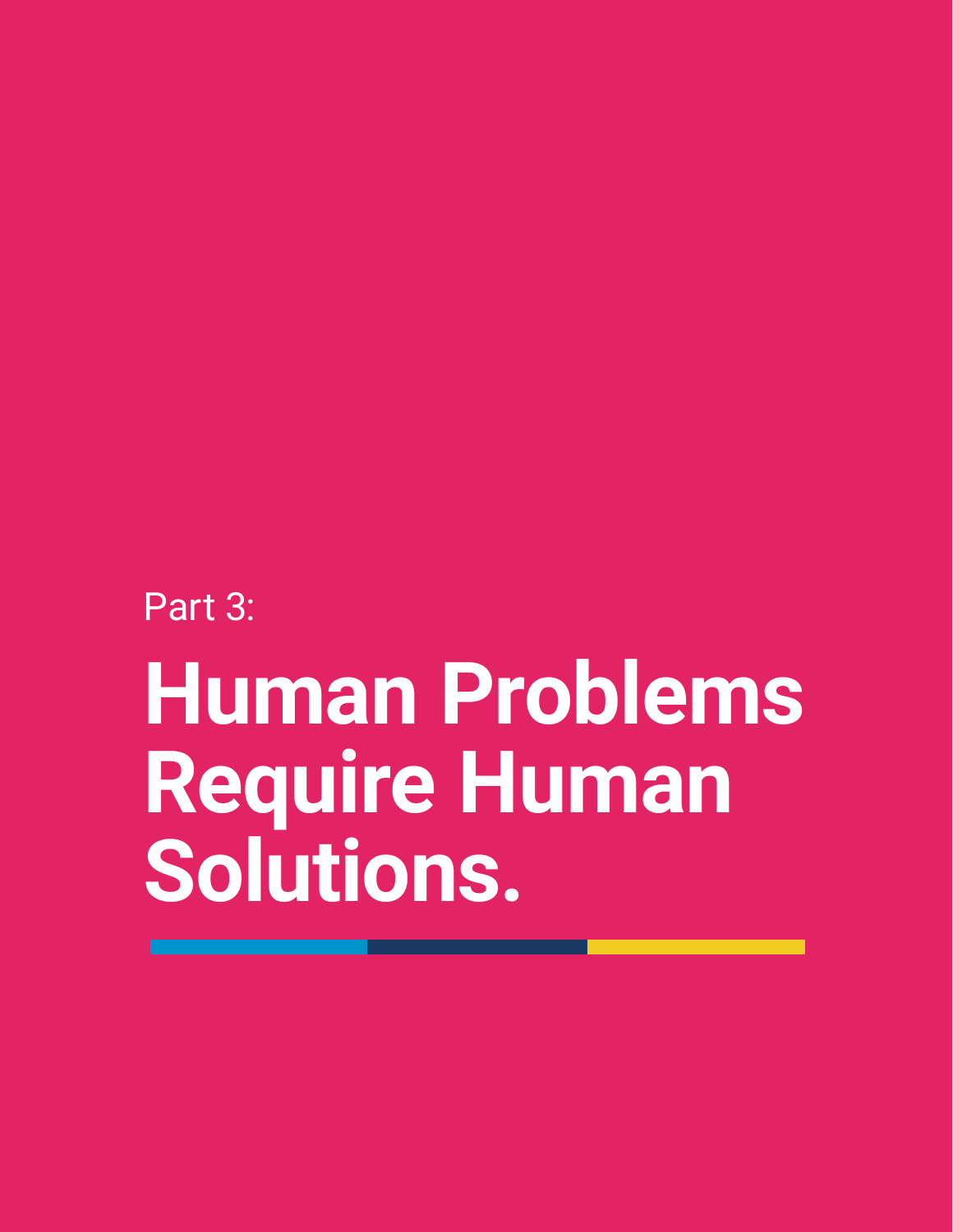## Soft skills, defined.

Before we go on, let's define soft skills—also known as social and emotional skills. We all show up at work with a lifetime of experiences with other people—some great, some less than great (some terrible, actually). At any moment, our ability to listen, trust, take input, take action, push back, and cut slack depends on

our social and emotional know-how. The question becomes, do we have the ability to leverage learnings from our positive experiences with others while overcoming the ones we'd rather forget? In other words, are we able to recognize our natural tendencies and adapt when those tendencies no longer serve us?

For example, The Go-Getter who was praised as a child for independent behavior may not understand why it's so important to The Harmonizer to have everyone on board before moving forward with a decision.



Or The I-Dotter/T-Crosser, whose previous boss valued perfection over speed, may express frustration with The Ad-Libber manager who quickly sends unfinished presentations over to clients so she can get an early read on whether the team is headed in the right direction.







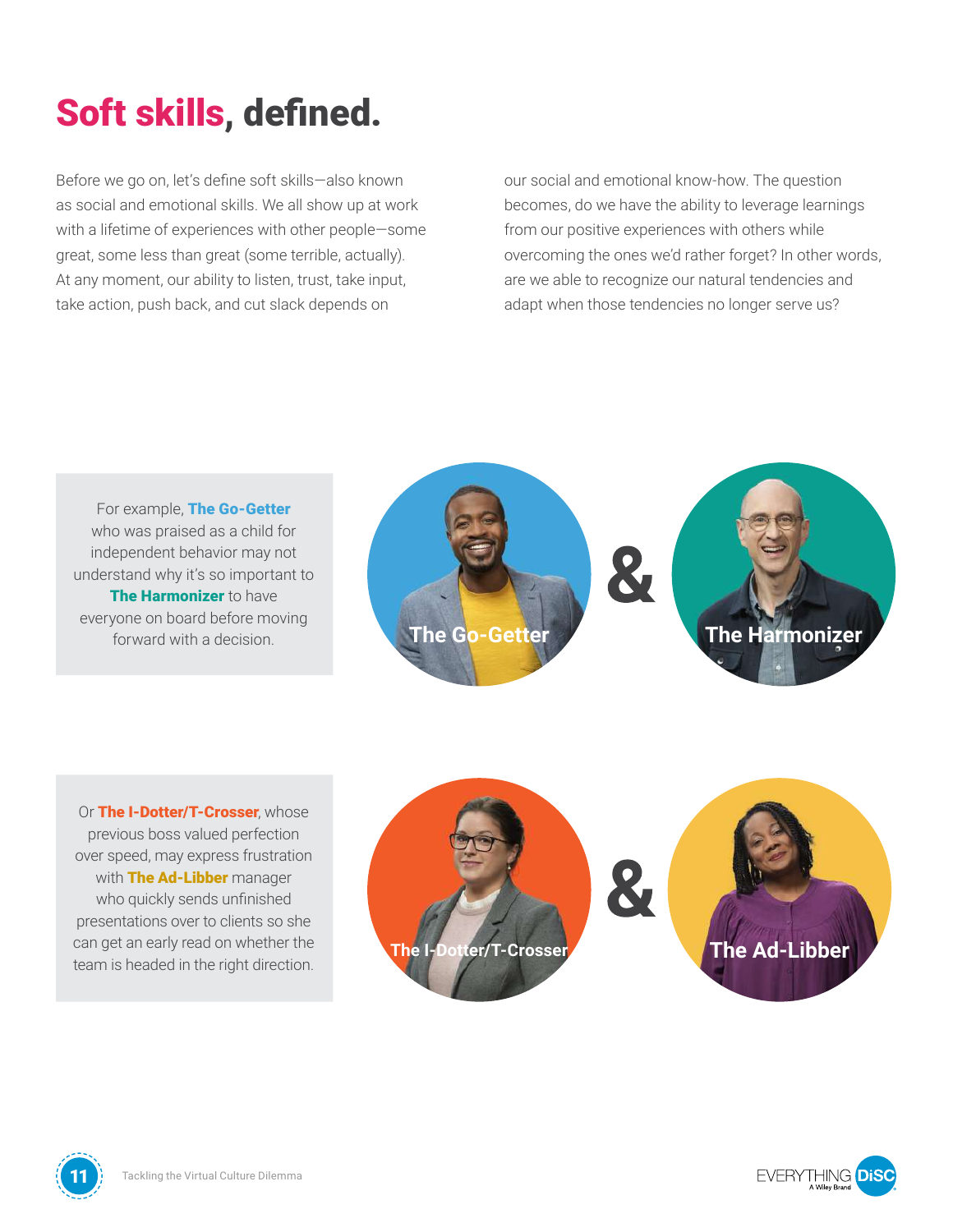### Soft skills are hard work. Like, unlearn-some-ofyour-core-behaviors-and-unearth-your-deepestinsecurities hard.

Improving your social and emotional skill set is different from other kinds of skill development because it's not a strictly cognitive process. It's not like learning videography or supply chain software or project management. It's fundamentally different, engaging not only the prefrontal cortex, but also the primitive brain, the heart, even the soul. In fact, how social and emotional skills are learned may be

#### more important than the learning content itself.

If it's not experienced in a holistic manner, it probably won't stick. Too often, companies take on a development plan for soft skills that utilizes the same approach as learning and developing hard skills. While employees acquire the information, they're unable to internalize it, so there's no new behavior, and all that time and energy was wasted.

**FVFRYTHING DIS** 



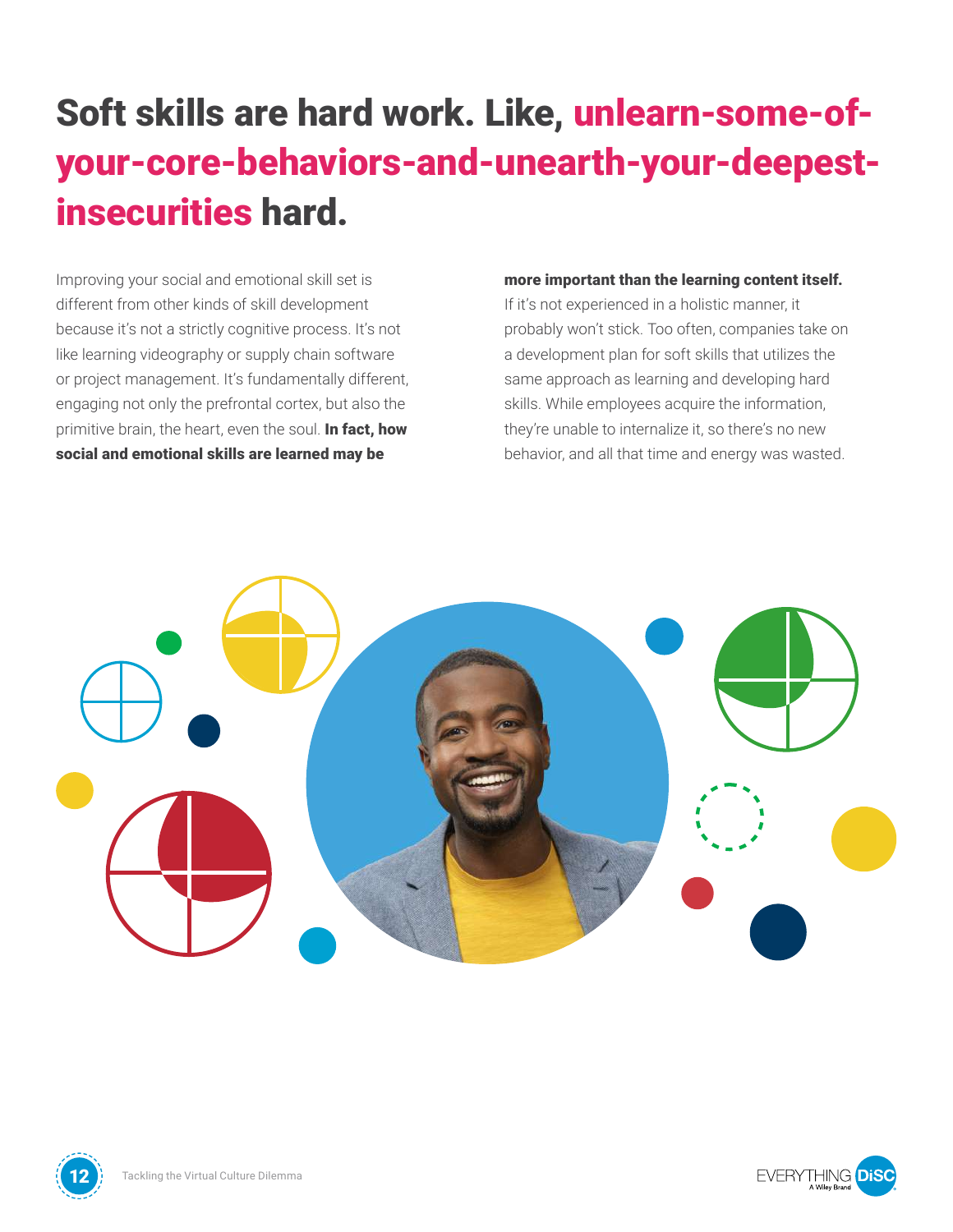# What should you look for in soft skill development plans to ensure the learning sticks?

#### 1. Everyone is different, so soft skill development must be personalized.

No two human beings are alike. We are all delightfully and uniquely our own person, so a one-size-fits-all approach is doomed to fail. Whatever the topic management, communication, leadership, conflict, emotional intelligence—the specific lessons learned will be different from person to person. This can be true for cognitive skill building, of course, but you can usually account for that by offering different levels of

training, like beginner, intermediate, and advanced. For soft skills, the need to tailor learning to each person is exponentially greater. It's not that some people are beginners and others are advanced. It's that we come from vastly different, completely individual, one-of-akind backgrounds. Each of us has our own distinctive set of lessons to learn. Let's look at how different personality types might respond to the same situation.



It could be their experience growing up at home, the influence of a teacher or coach, or even a previous manager's style. But we all react differently, which triggers a different response from the person we're interacting with. That's why it's so critical to understand all that factors into our daily conversations at work.



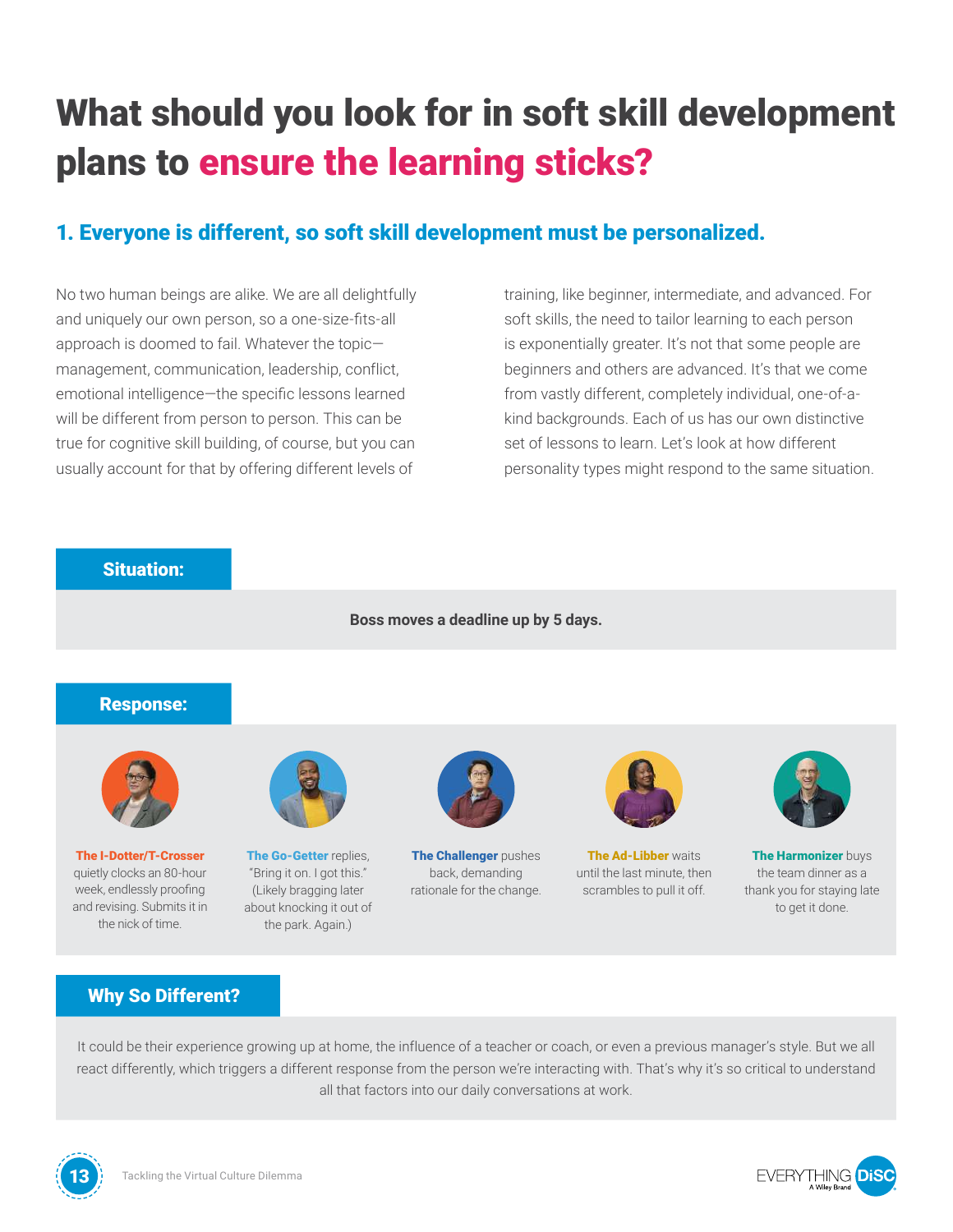#### 2. The learning must take place in a social context.

We are relational beings, and we learn social and emotional skills from other people. Yes, e-learning can provide insight into those skills, but it can't compete with the conversations and aha moments sparked by the give-and-take of discussion with peers.

To address old behavior patterns, each of us needs to unlearn the bad habits and mistaken beliefs deeply lodged in our psyche and fused into our understanding of how the world works. Since those bad habits and mistaken beliefs were shaped by years of social and emotional experiences, effective social and emotional skill development requires that same social context.

People must challenge their habits and beliefs in a social setting that allows for vulnerability and gradually opens their eyes to new ways of relating to others. That's how the seeds are planted, and once those roots are established, you'll start to see real growth.

We're guessing the thought bubble over your head right now says something along the lines of, "Social setting? But we're all working remotely." Indeed, it's more challenging when people can't sit next to each other and share insights in pairs or small groups. But there's a population of passionate professionals who have made the transition to virtual facilitation, and have found ways to transfer the richness and depth of in-person discussion to a virtual setting. Their approach is geared toward engaging smaller groups with digital tools like breakout rooms and whiteboards, which help solve some of the "loudest-voice-wins" issues with video calls.

Committed leaders in organizations everywhere have transitioned to virtual facilitation, successfully transferring the richness and depth of in-person discussion to a remote work setting. Skeptical about the effectiveness of these virtual sessions vs. in-person? We suggest you give them a try. You may be surprised (dare we say delighted?) at the impact when there's a skilled guide to help each group implement the learning.



![](_page_13_Picture_7.jpeg)

![](_page_13_Picture_9.jpeg)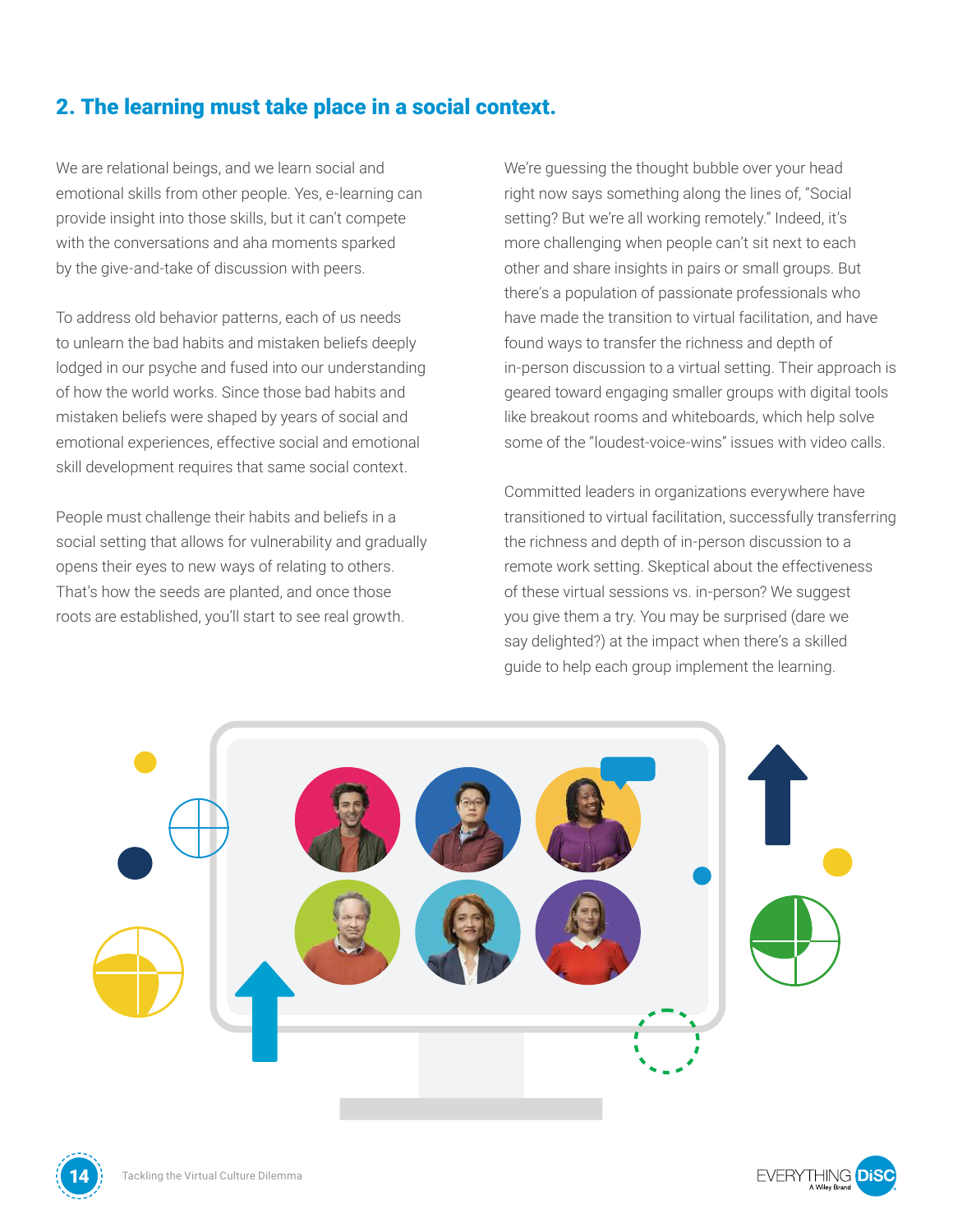#### 3. The learning must include reinforcement.

Working on social and emotional skills can take time. They're acquired through repetition, affirmation, and lots and lots of practice. The technical term is "continuous learning"—defined as learning that is repeatedly practiced and reinforced. And thanks to all of that practicing and reinforcing, the result is more likely to be applied in realtime situations, ultimately leading to behavior change. Yet continuous learning and behavior change in a professional setting can be challenging for a few reasons.

#### First, our workdays are often full of stress and uncertainty, causing us to revert to our go-to behaviors.

We fall back on the natural behavioral preferences that have guided (and misguided) us our whole lives. So those cues that remind us to change our behavior (Alert! Alert!) must be easily accessible so they can be applied the moment they're needed.

#### Everyone needs a safe space to mess up, try a new approach, and repeat.

We all need the chance for a do-over. Without that sense of safety, we don't feel comfortable taking the risk, and change just won't happen. As leaders, it's our responsibility to create that safe zone, giving our teams the peace of mind necessary to practice their new skills (with the freedom to get it wrong) so they can self-correct the next time around.

#### Lastly, accountability is critical.

This can be uncomfortable for some (talking to you, people pleasers and introverts). It requires us to reflect on our own behavior and challenge each other when we feel there is an opportunity for growth. We've found that if you clearly communicate the goals, and implement a common language, people feel more comfortable holding each other to a higher standard.

![](_page_14_Picture_8.jpeg)

![](_page_14_Picture_9.jpeg)

![](_page_14_Picture_11.jpeg)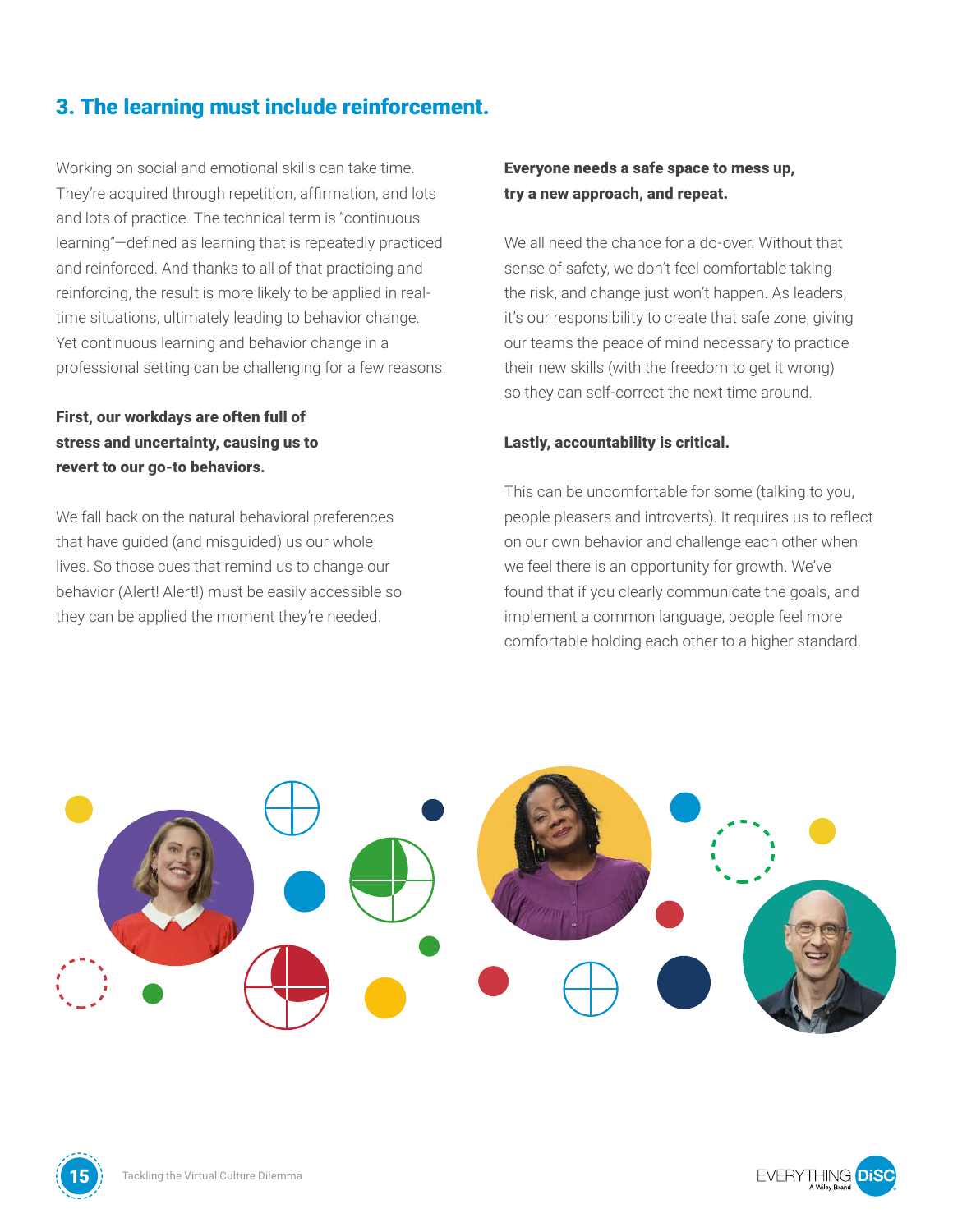### The bottom line? Invest in your people.

Culture impacts everything about your organization, from morale to productivity. So it's worth the investment to create the kind of place people want to be a part of—the kind of place that inspires people to do what they do even better. The good news? You can reverse The Virtual Culture Dilemma by investing in the social and emotional skills that are critical for creating lasting change through positive and productive day-to-day interactions.

Keep in mind, for those new skills to stick, they need to be personalized, flexible, reinforced, and deeply human. The learning needs to take place in a real-world context alongside others who approach life and work differently. Once your team is on board and commits to daily repetition and practice of these skills, you'll start to see a culture where people learn to bring out the best in each other. It's a proven process that enables us to work better together, even while officing apart.

Initiating culture change is daunting to be sure, but the only way to get started is to actually get started—to stop putting it off and make it happen. Move it to the top of your list and start creating your own Office of Unicorns.

**FVFRYTHING DIS** 

![](_page_15_Picture_5.jpeg)

![](_page_15_Picture_6.jpeg)